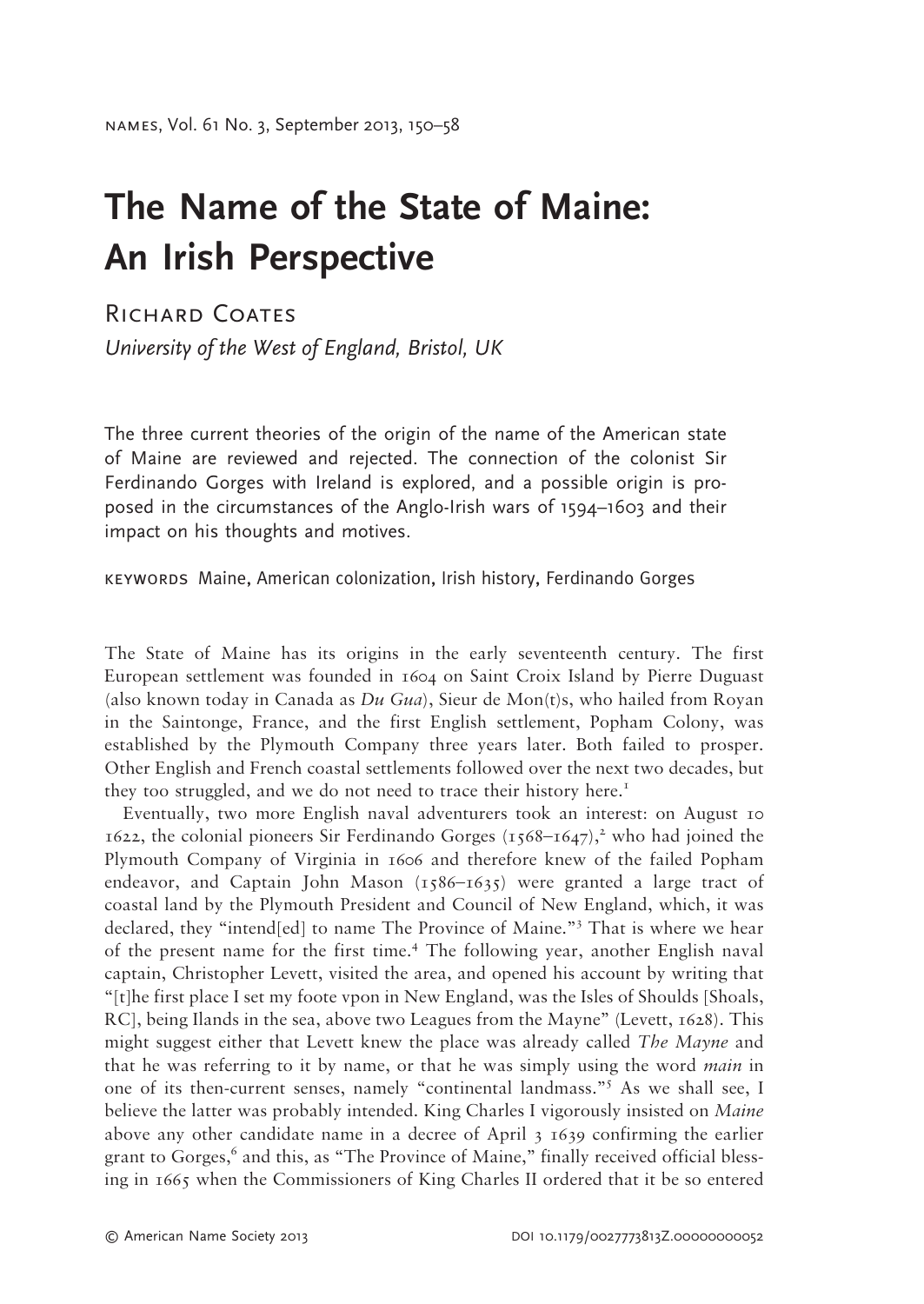in state records (Stewart, 1945:  $4I-42$ ). We will not discuss here the other names which have been applied to Maine or to parts of it.

The origin of *Maine* continues to be uncertain. Some have thought it to be transferred from the historic French province of the same name, centered on the city of Le Mans. No evidence at all has been found in support of this theory.<sup>7</sup> Ferdinando Gorges had served as a commander in a Protestant army on behalf of the French king Henri IV and was knighted by the prominent English courtier Robert Devereux, second Earl of Essex, after the siege of Rouen in 1591. But Rouen is not in Maine, and there is no evidence that Gorges ever was. The French theory has, however, received official support from the Maine state legislature, which has adopted a resolution establishing Franco-American Day, in the preamble to which it is simply declared that the state was named after the French province. The joint resolution passed in the Maine House on March 6 2002 includes the words: "Considérant que, l'état du Maine est nommé après la province du Maine en France [. . .]" [and so also in English].<sup>8</sup> If only onomastics could done by decree! Notwithstanding this legislative maneuver, and despite its not being implausible that the name of a political entity might be transferred in this way, the theory remains without foundation.<sup>9</sup>

In favor of the alternative "landmass" theory, it has been noted (Stewart, 1945: 41–42) that Mason had served with the English navy in the Orkney Islands, off the north coast of Scotland, whose principal island is called *Mainland*, and it has been suggested that he might have taken this into account when planning his new colony in North America. The application of the term *main* to landmasses, and indeed to large tracts of sea, is known at the right period (on the evidence of the *Oxford English Dictionary*; see note 5), though there is no obvious reason why Orkney should be relevant: Mason could simply have used the word in its dictionary sense "landmass" without considering a name-transfer from his naval outstation. The Orkney name is of Old Scandinavian origin (Room, in Mills and Room, 2002: 1119), though bearing the same historical meaning as its later English counterpart. This theory seems to be the one most widely accepted nowadays in Maine, despite the presumptions of its legislators (Schroeder, n.d.).

There is interesting support for the idea that *the main* was a term that could be applied to the continental territory of America as opposed to the islands on its seaboard, collected and published long ago by Albert Matthews (1910: 375–380). But there are three objections to seeing this as the origin of the province's name. Firstly, the name of the province never appears with the definite article (unless the ambiguous quotation from Christopher Levett above is the sole example), and, if this expression is the true source of the name, the absence of the article needs to be explained. In the Anglo-Irish name of *The Pale*, the article never disappeared, as it also did not in some other relatively similar English geographical names (though in these with a modifier): *The Barbary Coast*, *The Gold Coast*, *The Slave Coast*; 10 and *The Spanish Main* or territory around the Caribbean was always so called. Secondly, the Province of Maine always included its flotilla of offshore islands, so there is a tension between the supposed meaning and the geographical facts. Thirdly, applying a name with this meaning to Maine would not differentiate it from parts of the rest of coastal North America which were already being referred to using the same expression (but not as a name), as the evidence presented by Matthews shows (see note 7).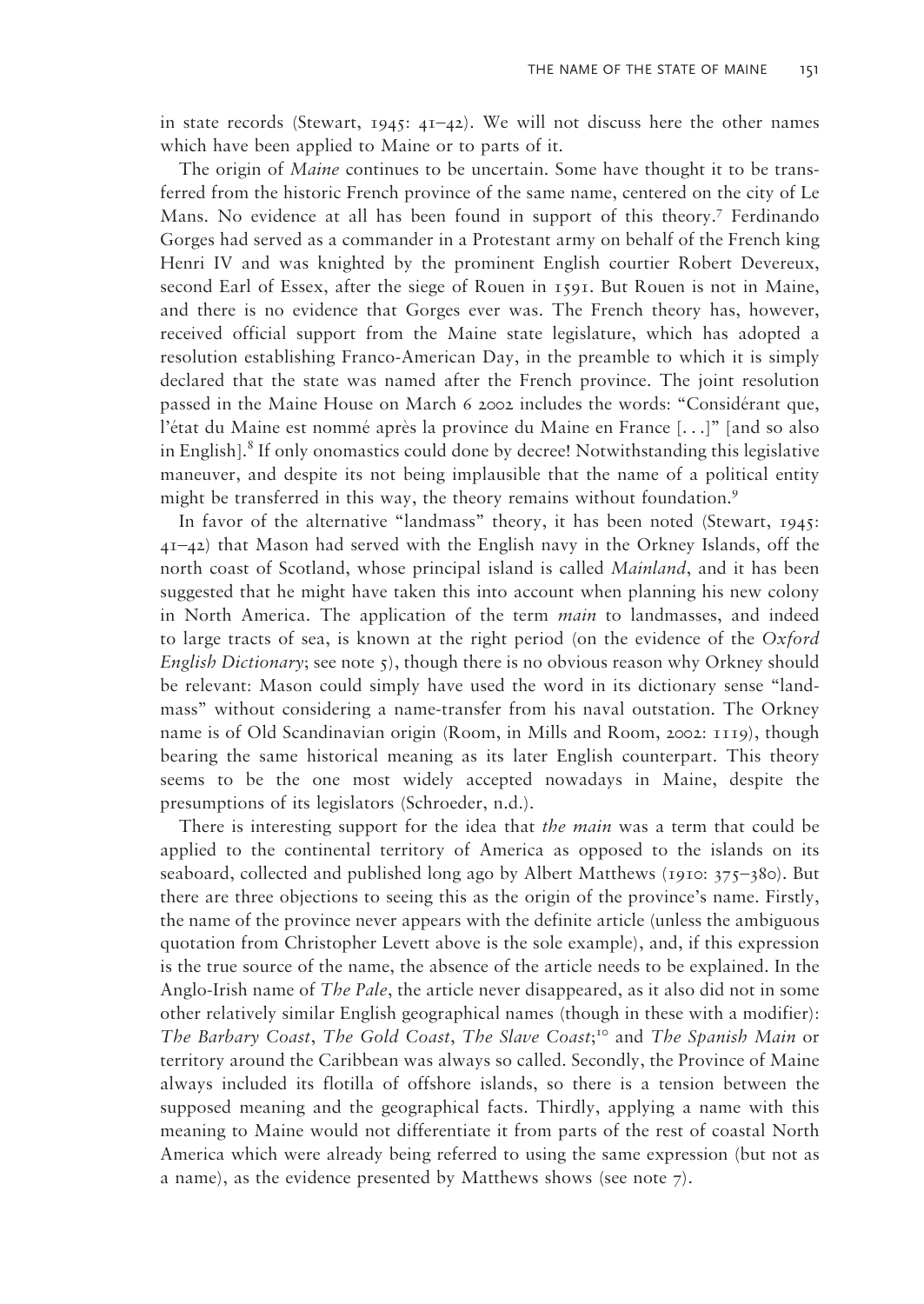We can be pretty confident that *Maine* does not originate in a known Native American name. In his memoir on the foundation of the Province, Gorges (1658) speaks of the native name of (at least some part of) Maine as being *Moasham*. His editor (Baxter, 1890, 2: 53) notes that Samuel Purchas (1625) says the ancient name of a territory in the Maine area was *Mawooshen*, and that John Smith (1624) called it *Moshoquen*. Accepting Baxter's assumption that these names may represent the same original linguistic form, and in spite of the partial similarity of their consonants to those of *Maine*, these cannot be seen as the source of the current name.

A new idea was put forward a decade or so ago by Carol Smith Fisher (2002): that the name perpetuates that of the village of Broadmayne in Dorset, England, which appears simply as *Maine*, *Meine*, *Mayne* in early documents (Mills, 1977: 337). But no connection between Maine and Broadmayne, or between Broadmayne and the Gorges or Mason families or the Plymouth Company, has been established. Ferdinando Gorges was from Somerset, rather than the adjacent Dorset, and he had proposed *New Somersetshire* as an alternative name for his part of the Province, north of the Piscataqua river.<sup>11</sup> Nothing suggests his interest in Dorset. It is true that his family had an ancestral estate in Dorset, in the village of Shipton Gorge, whose name preserves the surname, as Smith Fisher correctly points out. But the direct male Gorges line holding this manor had died out in  $1461$ , and the heiress had married into the Devon family of Coplestone,<sup>12</sup> leaving the link with the Gorges family no more than literally nominal. Moreover, Broadmayne is 14 miles from Shipton Gorge, which is further than Smith Fisher seems to imply, and no relevant connection between the two has ever been established.

Focusing on Sir Ferdinando Gorges raises other possibilities. He was a widely travelled retainer of the Earl of Essex, receiving his knighthood from him as noted above, and owing his position as captain and commander of the naval fort at Plymouth, Devon, to him. In 1599 Elizabeth I charged Essex with suppressing the uprising in Ireland which came to be known as the Nine Years' War  $(\frac{1594}{-1603})$ , as a result of which the hereditary Irish aristocracy was eventually defeated and dispersed.<sup>13</sup> The fighting was widespread throughout Ireland, but the power-base of the leading rebel Hugh O'Neill was in Tyrone (Tír Eogháin), in Ulster. Gorges applied to be an officer in Essex's army for the duration of what turned out to be a disastrous campaigning season. He was appointed sergeant-major, but he was forbidden to leave his naval post in Plymouth. Nevertheless, it can be assumed he maintained an interest in Irish affairs, and also in the Earl of Essex, because he was implicated in Essex's treasonable plot against the queen in 1601 before rethinking his position and giving evidence which helped to convict and execute his patron. It is not out of the question that he was familiar, at least through maps or written reports, with Ulster, and even with the medium-sized townland  $(475 \text{ acres})$  of Maine in the parish of Cappagh, a parish split between the baronies of Strabane Upper and Omagh, in what is now County Tyrone.14 There is no proof of any visit to Tyrone by Essex in his capacity as Lord Lieutenant of Ireland. In fact, Essex's campaign of 1599 never actually got into Ulster as it was intended to, coming to a halt at a parley with O'Neill on the river Lagan on the borders of the present Counties Monaghan and Louth. But Cappagh may have been known through intelligence, being in O'Neill territory and only 20 miles or so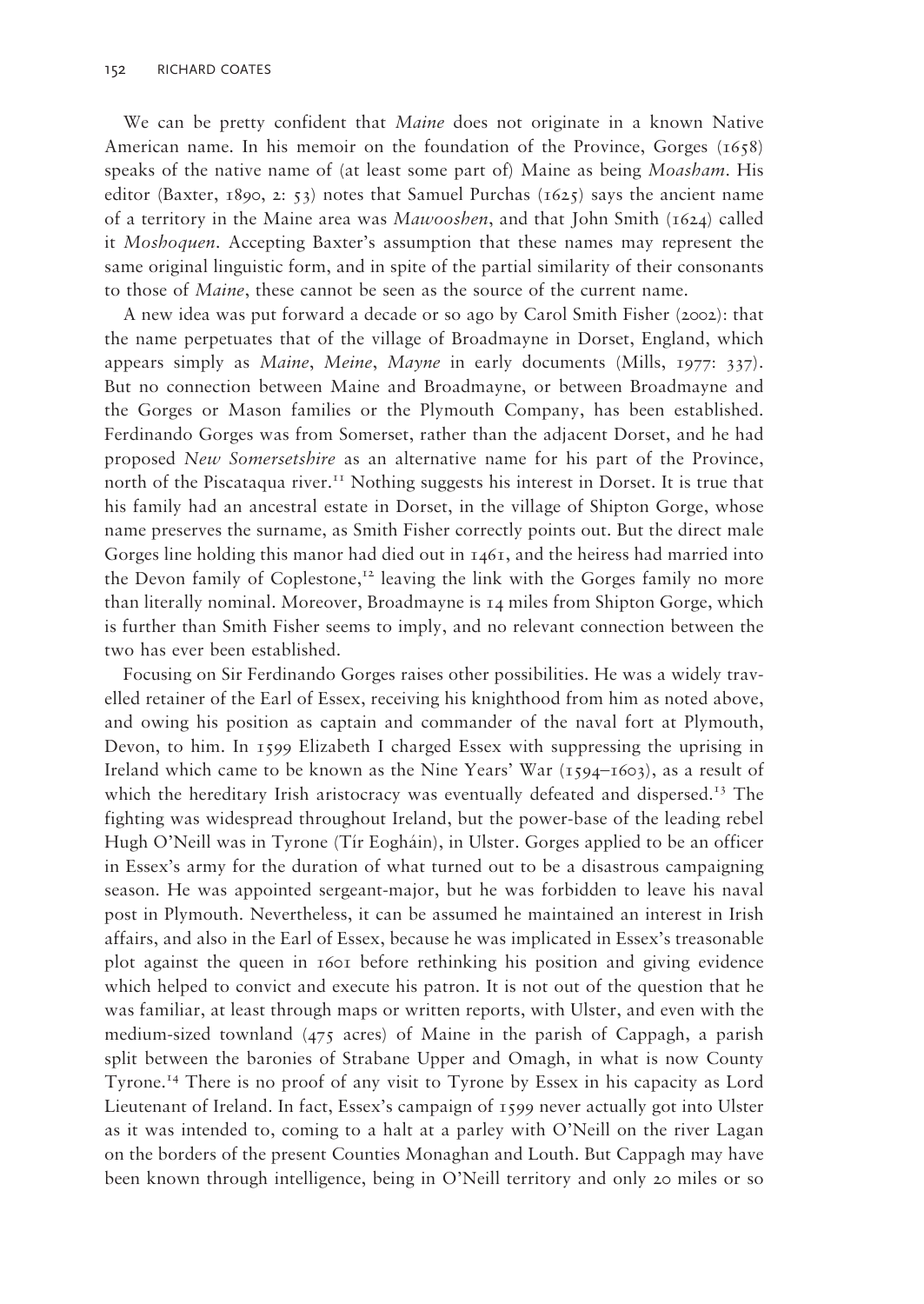

FIGURE 1 The situation of Maine in Cappagh parish.<sup>15</sup>

from the symbolic center of O'Neill power, the fort at Tullyhogue (Tulaigh Óg). This Irish connection, involving a place having no obvious importance of its own, is tenuous, but it perhaps deserves consideration alongside the candidates already in the field, because there is little chance that any of those is correct, and because it seems to have a kernel of plausibility.

While the significance of Maine in Cappagh may be small, and its plausibility as a source of the province-name restricted, we have not finished with Ireland in 1599 yet. Sir John Popham, whose earlier interest in the Province of Maine on behalf of the Plymouth Company (1607) we have already noted, and who must have inspired Gorges, had attempted to plant English settlers in the Irish southern province of Munster from 1586. This operation had failed because of planning incompetence, but also and not least because of local opposition. Essex and his soldiers, on their abortive southern campaign in Munster in 1599, got as far west as Kilmallock, County Limerick, and never reached County Kerry, but they must have been aware of the castle formerly belonging to the rebellious native Earls of Desmond, built on a rock in the river Maine at the small town of Castlemaine in that county, a couple of miles upriver from the natural but difficult harbor of Dingle Bay. Castlemaine had remained in royal hands at the conclusion of the rebellion in 1598.<sup>16</sup> At this time, it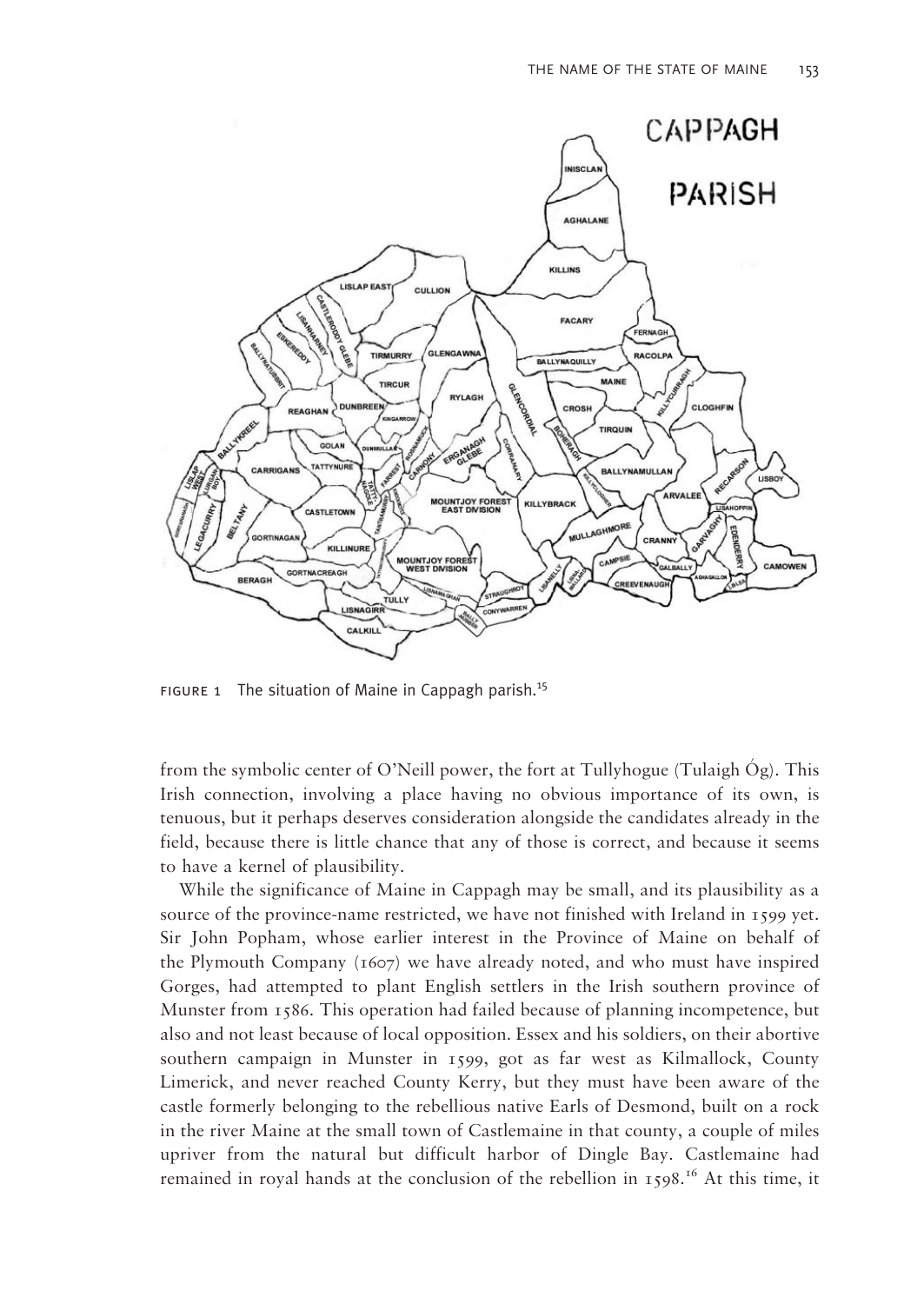represented the farthest-flung outpost and defencework of English colonization in Munster. The castle was surrendered to James FitzGerald, first Earl of Desmond of the second creation and a tool of English politics in Ireland, in 1600, the year after Essex's campaign.<sup>17</sup> The potential symbolism of this English frontier fortress near the head of a substantial harbor, holding out against unwilling, unfriendly, and unProtestant neighbors, cannot have been missed by anyone with a practical interest in the politics of colonization and with a knowledge of the coast of Maine in the area of the future Portland, sitting on its defensible site at the mouth of the Fore River even if that knowledge was only second-hand knowledge in Gorges' case.

I suggest that, while there is no direct evidence, Sir Ferdinando Gorges, with his documented interest in Irish affairs, named his new colony after a well-known castle precariously and defiantly sited on the fringe of English civilization. The idea for the name may have come to him as early as 1605–1606, when he first became involved



figure 2 Castle Maine (*Castell Mang*, misprinted by the bridge as *Nang*, but correctly in the river-name), flying the English flag, from an illustration in Stafford's *Pacata Hibernia*  $(1633).^{18}$  Note the drawbridge chain on the "Irish" side.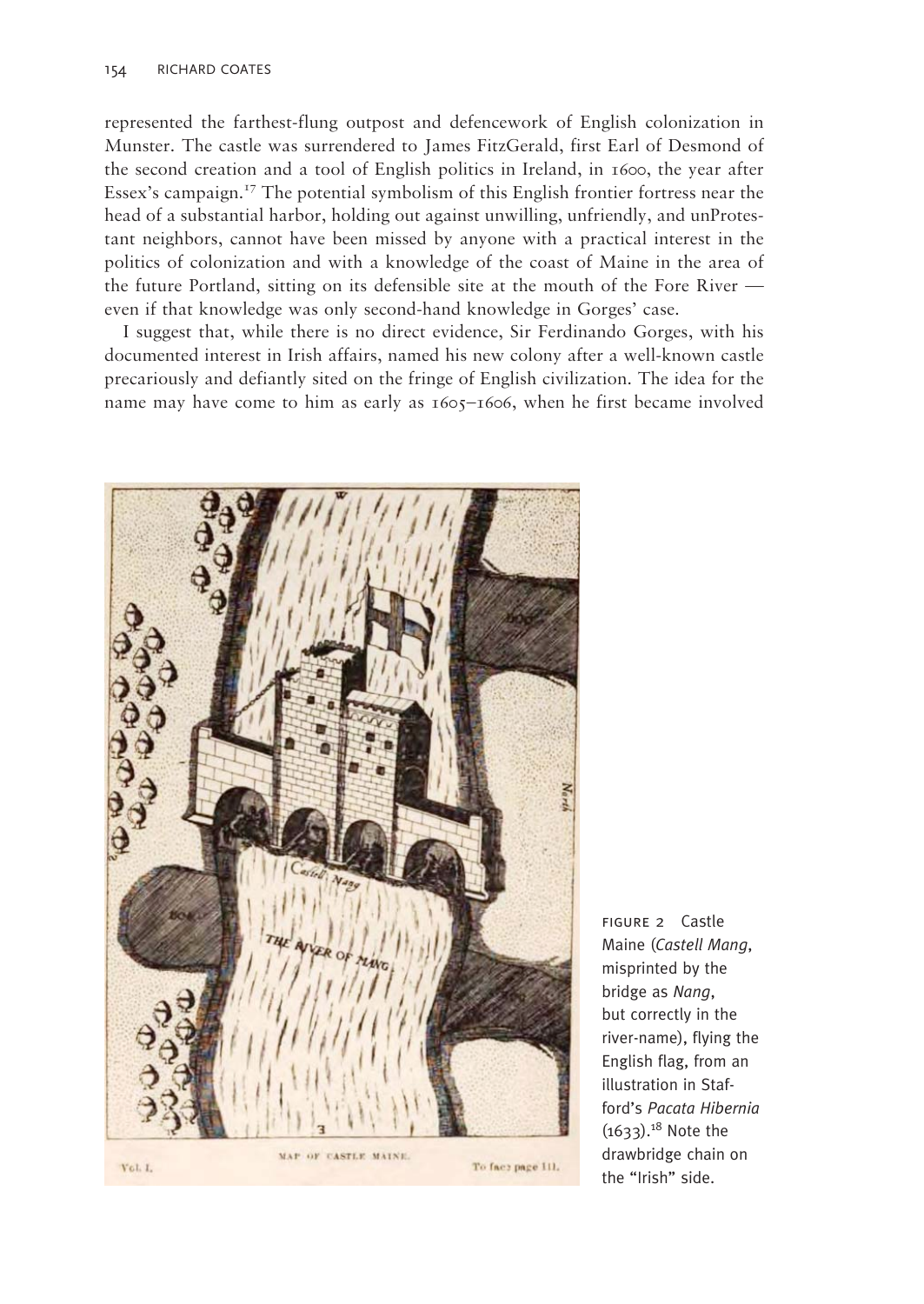with the Plymouth Company, and barely five years after the handing over of the castle to the Crown. In 1600 he may privately have viewed its formal delivery to his queen, if through rose-tinted spectacles, as a successful after-effect of Essex's campaign, and he must justifiably have seen it as an important English and Protestant colonial symbol. The role of Castlemaine in Anglo-Irish high politics in 1600 may help to account for the vigor of King Charles I's later support for the name of the Province (see note 6), if that is not simply a rhetorical flourish.

The castle itself was a frequent target of both sides in the Irish Confederate Wars of  $1641$ – $1653$ , and was destroyed by Cromwell's troops in  $1651$ . The enduring significance and potency of the place-name in English culture is emphasized by the fact that Charles II created the earldom of Castlemaine for the husband of the most prominent of his mistresses, Barbara Villiers, in 1661, in recognition of her services (Uglow, 2009: 151). A new barony and viscountcy named from the place were created in  $1812$  and  $1822$  respectively.<sup>19</sup> The British government continued to appoint a sinecure constable of the non-castle as late as  $1835$ .<sup>20</sup> Here is a name with sufficient resonance at the right time to grace a brand-new Province and State.<sup>21</sup>

#### Notes

- <sup>1</sup> The basic facts about Maine history are readily available, e.g. in Clark (1977) and Shain and Shain  $(1992).$
- 2 But he never set foot in America. Mason, who never set foot in New England although he became its Vice-Admiral, is less important to the eventual development of Maine; he is associated with New Hampshire. We will therefore focus on Gorges, mainly through the biography by Clark (2004). Further Gorges family details may be found in Gorges and Brown (1944).
- 3 The full text of the grant can be read at <http:// avalon.law.yale.edu/17th\_century/me01.asp>.<br><sup>4</sup> I have not found the source of Stewart's claim
- (1970: 274) that there is an earlier charter, of 1620, referring to "the country of the Main Land."
- <sup>5</sup> Oxford English Dictionary, main, noun 1, II, 4. and 5. The sense is clearly seen in the words of Archer (1602): "This Maine is the goodliest Continent that ever we saw [. . .]."
- 6 "[. . .] Wee Doe name ordeyne and appoynt that the porcon of the Mayne Lande and Premises aforesaide shall forever hereafter bee called The Province or Countie of Mayne and not by any other name or names whatsoever." The full text can be read at <http://avalon.law.yale.edu/17th\_century/me02. asp>. Note the appearance of the name *Mayne* and the expression *the Mayne Lande*, in the same sentence, without comment, and without any species of *therefore* to link the two. We shall see that this coming-together is probably coincidental. Why should something which is just a portion of

any land be deliberately and calculatedly named by an expression for the whole?

- It is no longer believed that the French queen of Charles I, Henrietta Maria, had anything to do with (French) Maine at all. This was made clear over a century ago by Matthews (1910: 368–369). In any case, the (American) name first appears before Charles I was king and before his betrothal indeed, before they first met in 1623. She has Maryland named after her.<br>8 <http://www.maine.gov/legis/house/records/125
- hrec/20120321.pdf>, H-1291.<br><sup>9</sup> The fanciful suggestion was reported in 1883 that it
- might have been named after "Frankfort-on-the-Main" in Germany. But this view has, if anything, even less substance than the French theory. See the item in the *Rockland County Journal* for that year available at <http://fultonhistory.com/Newspaper %2011/Randolph%20NY%20Weekly%20Courant/ Randolph%20NY%20Weekly%20Courant%20188 2-1884%20Grayscale/Randolph%20NY%20Weekly %20Courant%201882-1884%20Grayscale%20- %200364.pdf> [accessed January 15 2013].
- 10 It has only recently begun to disappear in *The Ivory Coast*, and that presumably under the influence of its current article-less official French name *Côte d'Ivoire*. 11 This occurred when he and Mason split the patent
- in 1629. Mason called his part *New Hampshire*.
- <sup>12</sup> Shipton Gorge village website.
- <sup>13</sup> Details of this campaign may be found in, e.g., Falls (1950: 232–247) and Hammer (2004: 214–215).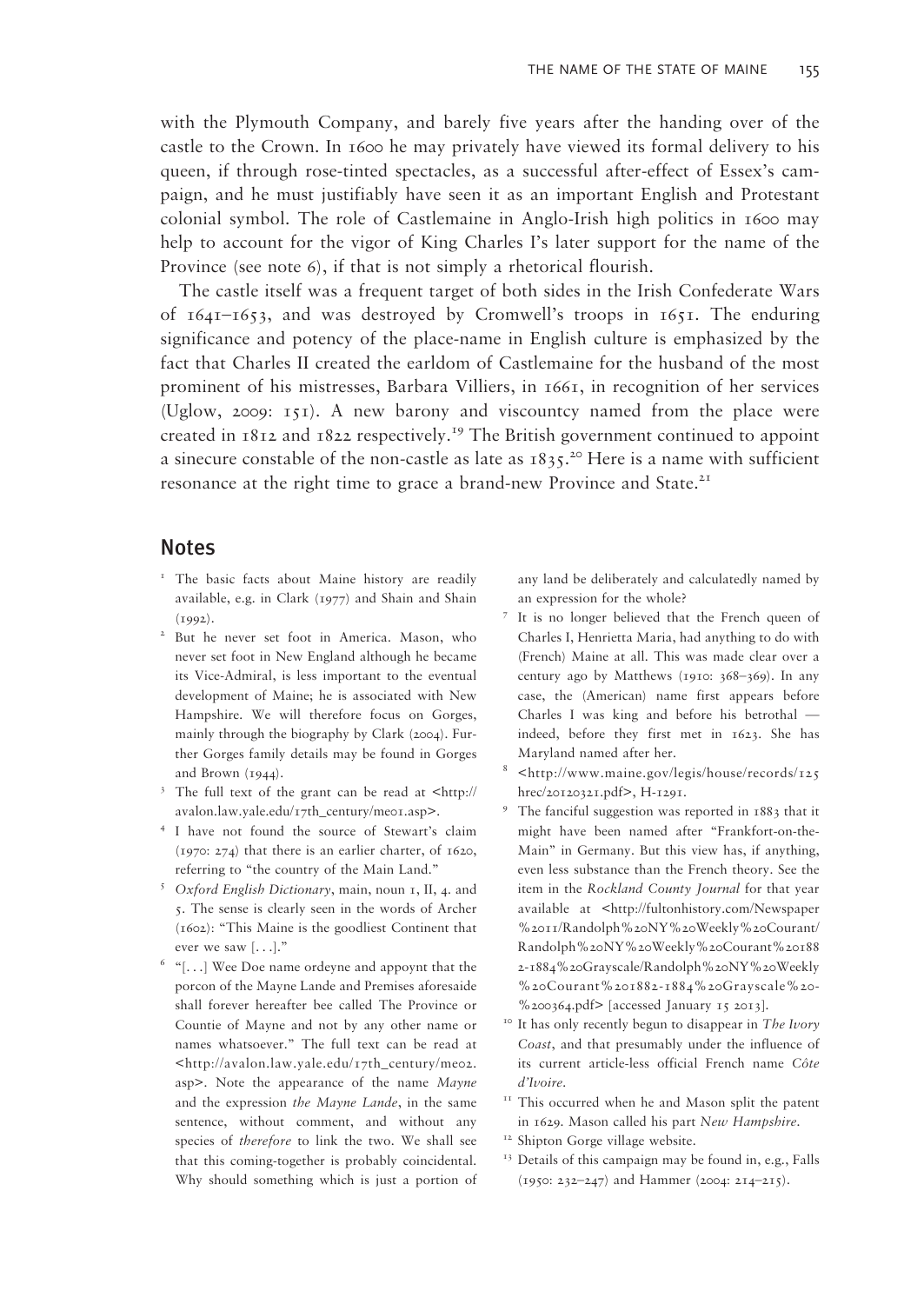- <sup>14</sup> There was a substantial house at Mayne in later centuries, but I do not know whether there was around 1600.
- <sup>15</sup> The map is reproduced from M'Aleer (1936), who interpreted the townland name as being from Irish *meadhán* "middle town or little plain." In the absence of early spellings, we can also speculate that it may represent *maighín* "(little) place." For *maighín*, see Toner and others (*eDIL* entry no. M31: 076).
- <sup>16</sup>*Annals of the Four Masters*, vol. 6 (O'Donovan, 1856: 2083: *caislén na mainge*); annal M1598: 33 in the second draft of the online translated edition.
- <sup>17</sup> Elizabeth's Secretary of State Sir Robert Cecil refers to the castle (as *Castle Maine*) and to the event mentioned (as likely to be pleasing to the queen) in a letter to the President of Munster Sir George Carew dated October 1 1600, published in Maclean (1864: 40–42: letter XII).

 $18$  Stafford (1633/1896, 1: facing 111). In this book, the castle is referred to both as *Castle Mayne* (e.g. 111

of the 1896 edition) and as *Castle Mange* (e.g. 134,  $TA2$ ).

- <sup>19</sup> See, for instance, Gibbs (1998), 2nd edn, vol. 3, under Castlemaine.
- 20 Dublin Quit Rent Office, Land Revenue Series letter books, Commissions of Woods to Burk, 2 March 1841, referenced at the Ancestry website "Stateaided emigration scheme: Castlemaine," <http:// www.rootsweb.ancestry.com/~irlker/castlemigr. html>, note 1.<br><sup>21</sup> The history of the spelling of the castle-name
- includes a reinterpretation as *Castle Magne* (pronounced as in *Charlemagne*, presumably — see Carmody (1908–1909)). This is also, as *Grand Ma(i)gne*, the French name of a castle in Máni in the Peloponnese, Greece, which was the thirteenthcentury home of the Frankish Villehardouin dynasty (Wagstaff, 1991). Some complex cross-referring or free-associating by historians may have been going on.

### Bibliography

- Anon. 1883. "How Did Maine Get its Name [*sic*]." *Rockland County Journal*, November 17 1883, 4. Relevant extract available at <http://fultonhistory.com/Newspaper%2011/Randolph%20NY%20Weekly%20Courant/ Randolph%20NY%20Weekly%20Courant%201882-1884%20Grayscale/Randolph%20NY%20Weekly%20 Courant%201882-1884%20Grayscale%20-%200364.pdf> [accessed January 15 2013].
- Archer, Gabriel. 1602. *The Relation of Captain Gosnold's Voyage [etc.]*. In Purchas, 1625.
- Carmody, James. 1908–1909. "Story of Castle Magne, County Kerry." *Kerry Archaeological Magazine* 1: (October 1908) 17–37; (April 1909) 49–79; (October 1909) 119–141.
- Clark, Charles E. 1977. *Maine: A Bicentennial History*. New York, NY: Norton.
- ——. 2004. "Gorges, Sir Ferdinando (1568–1647)." *Oxford Dictionary of National Biography*, Oxford University Press. Available at: <http://www.oxforddnb.com/view/article/11098> [accessed January 7 2013].
- Falls, Cyril. 1950. *Elizabeth's Irish Wars*. Syracuse, NY: Syracuse University Press. Reprinted 1997.
- Gibbs, Vicary, ed. 1998. *The Complete Peerage*, 2nd edn, vol. 3. Stroud: Sutton Publishing.
- Gorges, Ferdinando Gorges. 1647/1658. *A Description of New-England*. Ed. J. P. Baxter. 1890. *Sir Ferdinando Gorges and his Province of Maine. Including the Brief relations, the Brief narration, his defence, the charter granted to him, his will, and his letters*. Boston, MA: Prince Society. Available at <http://archive.org/stream/ sirferdinandogoo2baxt#page/76/mode/2up> [accessed January 3 2013].
- Gorges, Raymond, and Frederick Brown. 1944. *The Story of a Family through Eleven Centuries, Illustrated by Portraits and Pedigrees: Being a History of the Family of Gorges*. Boston, MA: Merrymount Press.
- Hammer, Paul E. J. 2004. *Elizabeth's Wars: War, Government and Society in Tudor England, 1544*–*1604*. Basingstoke: Palgrave Macmillan.
- Levett, Christopher. 1628. *A Voyage into New England. Begun in 1623 and ended in 1624.* London. Ed. with an intro. by James Phinney Baxter (1893) *Christopher Levett, of York, the Pioneer Colonist in Casco Bay.* Portland, ME: The Gorges Society. Available at <http://archive.org/stream/christopherleve00levegoog#page/ n102/mode/2up> [accessed January 15 2013].
- M'Aleer [McAleer], Patrick. 1936/1988. *Townland Names of County Tyrone, with their Meanings.* Original publisher unknown. Reprinted Owenreagh, Draperstown: Moyola Books. The relevant page and map are available at <http://killycloghergaa.com/wp-content/uploads/2012/05/Townland-Names-of-County-Tyrone-Cappagh.pdf> [accessed January 3 2013].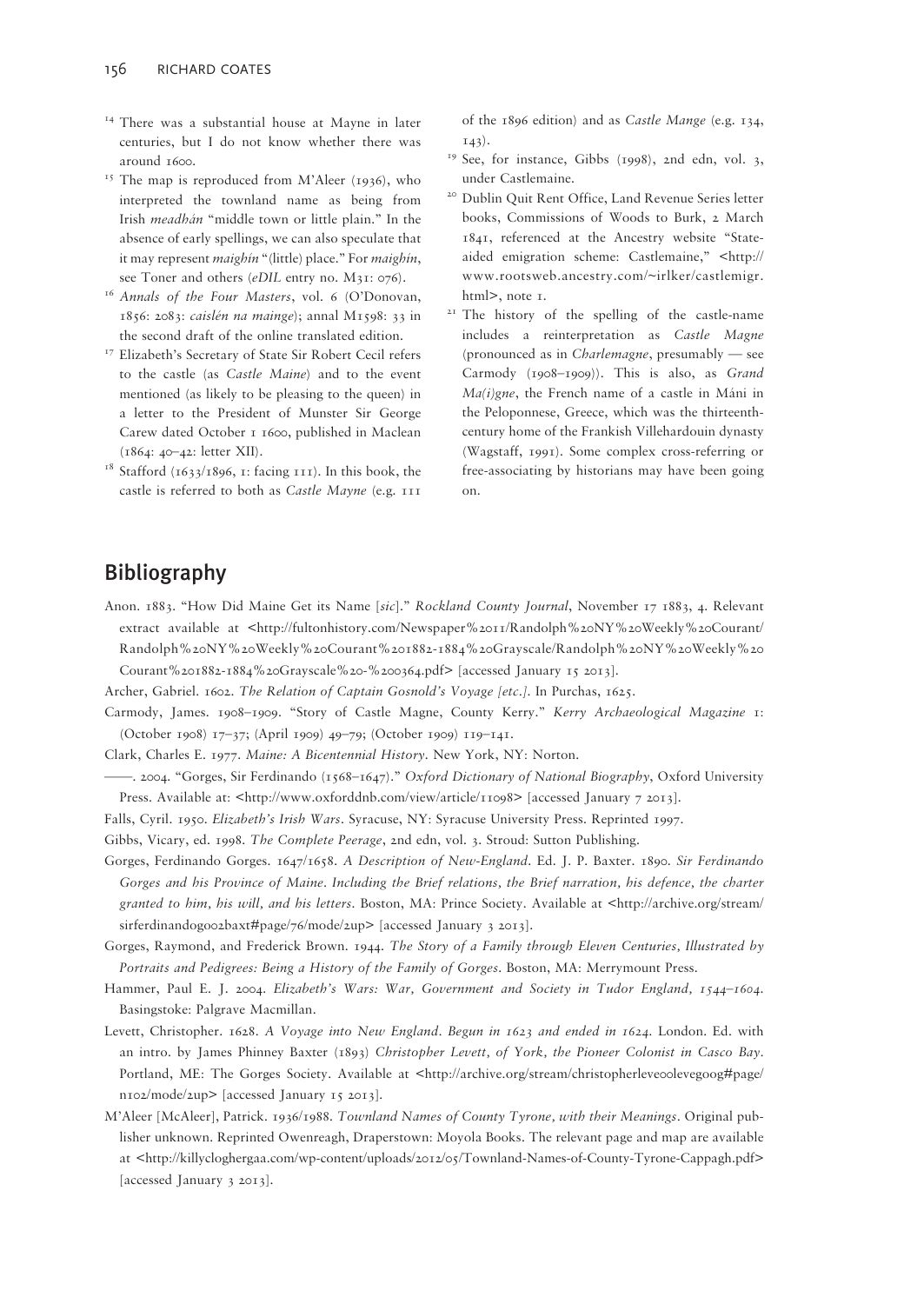- Maclean, John, ed. 1864. *Letters from Sir Robert Cecil to Sir George Carew*. London: Camden Society, letter XII, 40–42. Available at <http://archive.org/stream/lettersofrcecil00camduoft#page/n3/mode/2up> [accessed January 4 2013].
- Matthews, Albert. 1910. *Origin of the Name of Maine*. Cambridge, MA: John Wilson and Son. Reprinted from the *Publications of the Colonial Society of Massachusetts* 12: 366–382. The material in note 7 is available at <http://archive.org/stream/originofnameofma00matt#page/368/mode/2up>, and that in note 9 at <http:// archive.org/stream/originofnameofma00matt#page/375/mode/2up> [accessed January 3-4 2013].
- Mills, A. D. 1977. *The Place-Names of Dorset*, vol. I. Nottingham: English Place-Name Society (Survey vol. 52). ——, and Adrian Room. 2002. *A Dictionary of British Place-Names.* In *The Oxford Names Companion*. Oxford: Oxford University Press.
- O'Donovan, John, ed. 1856. *Annals of the Four Masters*, vol. 6. Dublin: Hodges, Smith and Co. Available as the second draft of the online translated edn, compiled by Orla McDonald, at <http://www.ucc.ie/celt/online/ T100005F/text010.html> [accessed January 7 2013].
- Purchas, Samuel. 1625. *Hakluytus Posthumus or Purchas his Pilgrimes*. London: H. Fetherston.
- Schroeder, Emily A. n.d.; 2006? "Origin of Maine's Name." Available at <http://www.maine.gov/msl/maine/ meorigin.htm> [accessed January 3 2013].
- Shain, Charles, and Samuella Shain, eds. 1992. *The Maine Reader: The Down East Experience from 1614 to the Present*. Boston, MA: Houghton Mifflin.
- Shipton Gorge village website. Available at <http://www.shiptongorge.org.uk/about-shipton/41-where-is-thegorge.html> [accessed January 4 2013].
- Simpson, John A., and E. S. C. Weiner, eds. 1989. *Oxford English Dictionary*, 2nd edn and subsequent online updates. Available at <www.oed.com> [accessed frequently].
- Smith Fisher, Carol B. 2002. "Who really named Maine?" *Bangor Daily News*, February 26 2002: A9. Available at <http://archive.bangordailynews.com/2002/02/26/who-really-named-maine/> [accessed January 4 2013].
- Smith, John. 1624/1907. *The Generall Historie of Virginia, New-England, and the Summer Isles*. Privately published. Reprinted Glasgow: James MacLehose.
- Stafford, Sir Thomas. 1633/1896. *Pacata Hibernia, Ireland appeased and reduced: Or, an historie of the late warres in Ireland, especially within the province of Munster, under the government of Sir George Carew, knight* [etc.], vol. 1. Ed. with an intro. by Standish O'Grady. London: Downey and Co. Ltd. Available at <http://archive. org/details/pacatahiberniao02totngoog> [Accessed January 7 2013].
- Stewart, George R. 1945. *Names on the Land: A Historical Account of Place-Naming in the United States*. New York, NY: Random House.
- ——. 1970. *A Concise Dictionary of American Place-Names*. Oxford: Oxford University Press.
- Toner, Gregory, and others, eds. *Electronic Dictionary of the Irish Language (eDIL).* Entry no. M31: 076. Available at < http://www.dil.ie/> [accessed January 4 2013].
- Uglow, Jenny. 2009. *A Gambling Man: Charles II and the Restoration, 1660*–*1670*. London: Faber and Faber.
- Wagstaff, J. M. 1991. "Further Observations on the Location of Grand Magne." *Dumbarton Oaks Papers* 45: 141–148. Available at <http://www.jstor.org/stable/1291698> [accessed January 8 2013].

#### *Primary sources*

- Dublin Quit Rent Office, Land Revenue Series letter books. Commissions of Woods to Burk, March 2 1841, referenced at the Ancestry website "State-aided emigration scheme: Castlemaine." Available at <http://www. rootsweb.ancestry.com/~irlker/castlemigr.html> [accessed January 7 2013].
- State of Maine. One hundred and twenty-fifth legislature. Second regular session. 32nd legislative day Wednesday, March 21 2012. Available at <http://www.maine.gov/legis/house/records/125hrec/20120321.pdf,>, p. H-1291 [accessed January 3 2013].
- Yale Law School, Lillian Goldman Law Library, Avalon Project. A grant of the Province of Maine [etc.], 1622. Available at <http://avalon.law.yale.edu/17th\_century/me01.asp> [accessed January 3 2013].
- ——. Grant of the Province of Maine, 1639. Available at <http://avalon.law.yale.edu/17th\_century/me02.asp> [accessed January 3 2013].